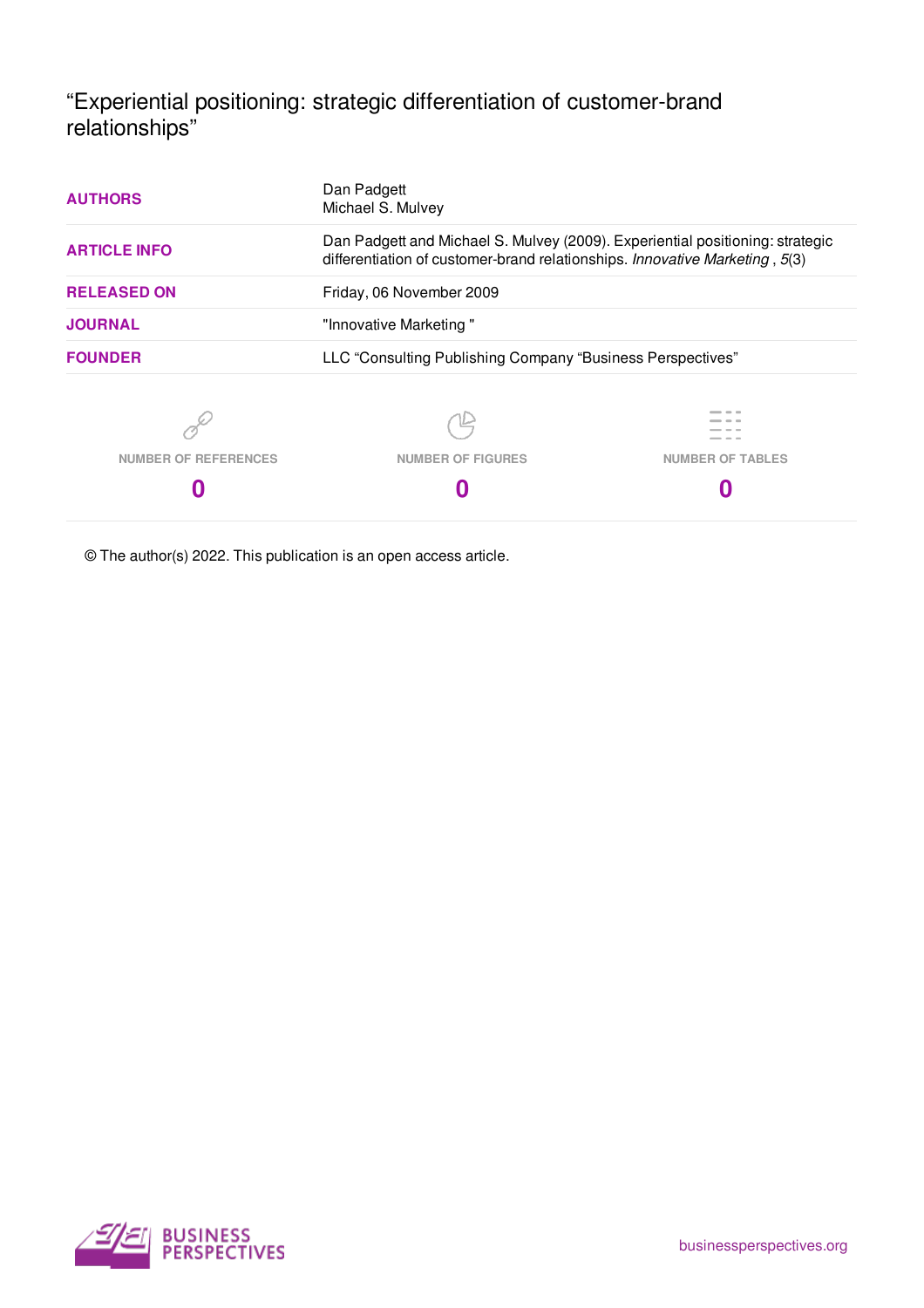# Dan Padgett (USA), Michael S. Mulvey (Canada)

# Experiential positioning: strategic differentiation of customer-brand relationships

### Abstract

Effective positioning helps firms attract new customers in the short run, and helps build customer-brand relationships in the long run. In addition, effective positioning by the set of firms in an industry essentially decreases direct competition and offers potential customers choices in the market. While researchers and practitioners alike acknowledge the importance of strategic positioning to the firm's success, current business trends and a lack of positioning research make executing an effective positioning strategy difficult for today's managers. This research revisits the concept of positioning, introducing experiential positioning as a strategic process in which firms differentiate themselves on the basis of different experience propositions. This approach is especially appropriate for mature industries or those industries that inherently lack obvious opportunities for differentiation based on the core product or service alone. To demonstrate our conceptual framework we analyze a large sample of TV advertisements from the online brokerage industry during the growth period of 1999-2000 to demonstrate how firms in this industry effectively created different options for customers when core differences were rather minor. We use archetype analysis and relationship theory to identify the basic forms of relationship experience available within the category of online trading, demonstrating the viability of our approach for positioning in similar market contexts.

**Keywords:** positioning, marketing strategy, service experience.

### **Introduction**

Effective positioning by the key players in a category actually decreases direct competition by avoiding the commodity trap of competing totally on price alone (Levitt, 1991; Porter, 1980). While most firms acknowledge the need to differentiate their product or service from competitive offerings, executing an effective positioning strategy can be difficult. First, trends in today's business environment make positioning more complex, and perhaps less amenable to previously used positioning approaches. Information flows more freely than in the past, which exposes similarities between competitive offerings, and also provides firms with opportunities to more quickly copy successful product or service improvements. As a result, many markets face a commodity situation with direct price and feature competition. Longterm brand-customer relationships are difficult to establish and maintain in such situations, which has prompted a significant shift in business practice. Firms such as Disney, Ritz Carlton, and Amazon.com have shifted their strategic focus from product or service features to offering consumers holistic experiences (Pine and Gilmore, 1999; Schmitt, 1999). As Foley and Fahy (2004) point out, using experience for positioning presents new challenges for strategy development. What is an experience and how can it be used for competitive advantage? How can experiences be used to differentiate brands?

Though researchers have made considerable advances in our understanding of positioning

 $\overline{a}$ 

measurement and representation (e.g., see Carroll and Green, 1997; Green et al., 2000), both practitioners and academics have called for more research that develops the conceptual and strategic aspects of positioning practice (e.g., Alden et al., 1999; Myers, 1996). In light of the strategic shift toward offering customers meaningful experiences, our goal is to offer a framework for positioning that considers "experience" as its key construct, and demonstrate the application of our framework.

### 1. Experiential positioning

Experience is a keystone for understanding brands (Lee and Shavitt, 2009). Following the work of other marketing strategists (e.g., Pine and Gilmore, 1999; Schmitt, 1999), we suggest the concept of experiential positioning as a systematic approach for differentiating the firm's offering in the marketplace. Experiential positioning is the strategic process of understanding consumer desires, creating and delivering a particular form of experience, and communicating the firm's proposed experience to consumers in a way that differentiates the brand from competitors in the consumer's mind. Our concept of experience is founded in narrative psychology, and has been applied before to consumption situations. Consumer behavior researchers suggest that experience includes the customer's subjective responses (sensations, thoughts, feelings, actions, etc.) to consumption situations (e.g., Arnould and Price, 1993; Celsi et al., 1993; Holbrook and Hirschman, 1982). Communicating and understanding experiences — including consumption experiences – are possible because people within a culture draw on the same set of general experiences (E. Bruner, 1986). The general experience we use to make sense of our restaurant encounter provides us with

<sup>©</sup> Dan Padgett, Michael S. Mulvey, 2009.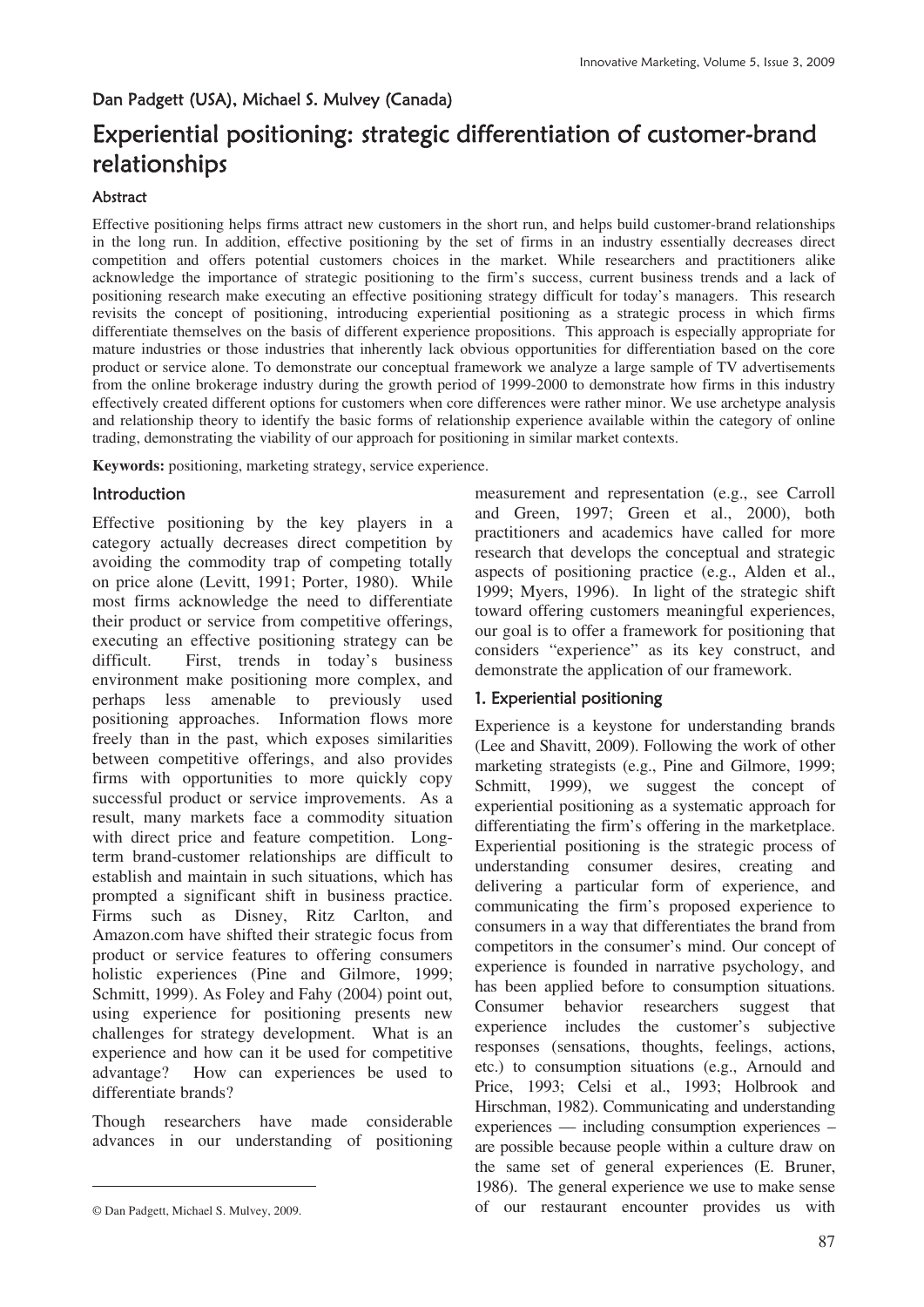expectations and norms for the people involved in the episode (customer/employee roles), the action sequence (script or plot), the setting (physical, social, and temporal environment), and so on. In effect, people use stories (or narratives) they know to understand what role they are to play, what role others in the episode will play, how those in the episode will act, the likely sequence of events, and possible reactions (sensory, affective, cognitive, and behavioral) to the episode (J. Bruner, 1986, 1990). These general experiences are encapsulated in mythology, folklore, history, religion, and other stories used to communicate the culture's values.

The preceding discussion has several critical implications for implementing experiential positioning effectively. First, firms must understand the range of possible general experiences associated with the consumption of their particular product or service, and develop some mechanism for assessing the relative importance to consumers of the different general experiences for the category. Second, experience represents the customers' responses during product/service consumption as they interact with the firm. Customers play an active role in producing the experience, which forces firms to think more carefully about the nature of the customer-brand interaction as it affects the experience. Third, because experience is a private event for each consumer, firms must take into consideration the likelihood of multiple interpretations of their experiential positioning strategy. For example, an advertisement depicting a Harley motoring down a lonely stretch of country road might arouse feelings of excitement and fun in one consumer, yet symbolize danger for another consumer. Finally, because experiential positioning is based on delivering experiences consumers desire, firms have to change their experiential offering as consumer desires for different experiences change. Can firms build flexibility into their experiential positioning strategy? How can changes in experiential positions be managed over time?

# 2. Creating the experience

Given the conceptualization of experience we draw from, we can summarize the requisite elements for creating an experiential positioning as including: 1) a theme, 2) characters (simplified via using archetypes), 3) a plot or action sequence, and 4) a setting (including the physical, social, and temporal context for the action).

The first consideration for the firm in designing an experience should be to identify a common theme for the experience. A theme helps focus the strategic effort by ensuring consistency in the experiential marketing mix, which provides consumers with a unified experience (Pine and Gilmore, 1998, 1999; Schmitt, 1999). Also, a theme highlights specific "experiential providers" (Schmitt, 1999) for delivering the experience. For example, United Airlines theme "Fly the Friendly Skies" emphasizes friendship, which implies personnel will be a significant component of the experience for customers. Selecting and training personnel with good interpersonal skills is a critical element for delivering this theme. In contrast, the Hard Rock Café, with its themes of rock music and café primarily emphasizes the physical (café) and social environment (hard rock, energetic, etc.) required to deliver the experience.

After deciding on a theme for the experience, the firm must decide how the characters will interact to influence the customer's experience. Since consumers' knowledge of social interactions (i.e. their general experiences) is embedded in the myths and stories they know (Levy, 1981), firms can use common character types, or archetypes, from common stories to represent and structure their interaction to customers. Archetypes come in dyads (e.g., father/son, ruler/subject, teacher/student), and have specific functions and social roles determined by the cultural norms for specific forms of social relationship. For example, in a master/servant relationship, we would expect the master to give instructions, which are carried out by the servant. The use of specific archetypes will determine the type of relationship between the customer and the firm and the expected roles and activities of each partner during the experience. The archetype dyad should be integrated with the action sequence that makes up the customer's experience. In what order should events occur, and who performs each action necessary to complete the interaction? For example, if the firm uses the master/servant dyad, then the customer will initiate the action and guide the action with instructions that the firm will carry out. Planning the action sequence from both the customer's point of view and also the firm's point of view provides a plot for the action to follow and identifies key interaction points that can be used to enhance the experience.

To support the archetype dyad and the action sequence required to deliver the experience, the firm must design an environment that enhances the experience. The environment includes social, physical, and temporal components. Many firms are capitalizing on the physical (or virtual) environments in which they deliver the product or service to influence the customer's experience (Bitner, 1992). However, our framework also highlights the importance of the social and temporal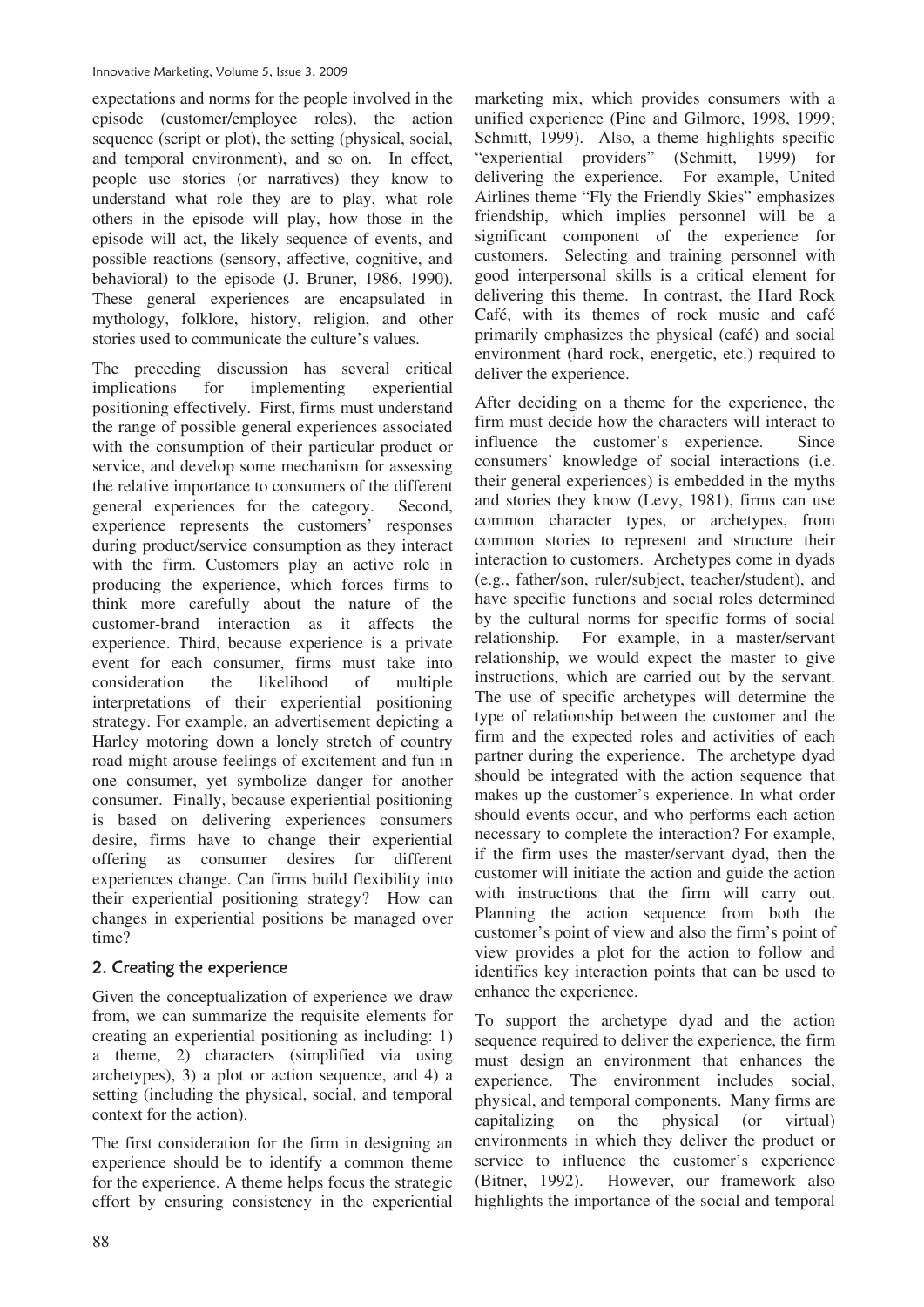environment. The social environment should support the archetype dyad while the temporal environment will primarily be integrated with the action sequence. The environment constrains the activity during the experience and can provide situational cues that the customer uses to navigate and interpret the situation.

# 3. Communicating the experience

Having created an experiential form of interacting with the customer, the firm must decide how to communicate their experiential offering to consumers (e.g., Foley and Fahy, 2004; Schmitt, 1999). We liken the role of communication in the process of experiential positioning to the use of personal advertisements. Like individuals who use personal advertisements, firms must communicate complex messages succinctly using cultural norms. Archetypes allow firms to communicate what they are, who they want as customers, and also what they are not, and what type of customers they do not want. Consumers' likelihood of responding to personal advertisements is an interactive function of their evaluation of the suitor, as well as a self-evaluation that assesses compatibility and potential for a relationship. Advertising scholars suggest a similar process in relationship building for firms via advertising (e.g., Stern, 1988; Fournier, 1998). In effect, the firm will make a proposition — an experiential proposition — that will present the consumer a specific form of experience if the customer interacts with the brand. The set of brands in the category will offer competing propositions that will be accepted or rejected by different segments of consumers.

# 4. Methodology

Using the domain of online brokerage services as a case study, we analyzed a large sample of TV advertisements from general and investment programs from late 1999 and early 2000, a period of high growth for the brokerage market, to examine how firms propose different kinds of investing experience. We reviewed over 200 hours of programming. which yielded 310 brokerage advertisement exposures, consisting of 106 unique executions, representing 27 companies. We restrict our discussion to the 17 firms that had a minimum of 3 distinct advertisement executions.

We used a four step process to analyze the positioning structure evidenced in the advertisement set. In Step 1 we analyzed each advertisement using Burke's Dramatistic Pentad (1969) to identify characters and their motives, plot, and setting elements. In Step 2 we looked for patterns across the different executions within each brand to develop a general theme, archetypal relationship (see Pearson 1991 for a formal classification), plot, and setting to arrive at a specific experiential position for each firm. In Step 3 we analyzed the deeper structure of the entire system of advertisements by analyzing similarities and differences between the different experiential positions across firms (c.f. Floch, 1988; Langholz-Leymore, 1987). In Step 4 we examined the shadow forms of the customer and firm archetypes. The shadow form typically represents a negative extension of the primary archetype (e.g., father can be nurturing or abusive). This stage recognizes that meaning derives not only from what appears in the advertisement, but also from what is absent (Stern, 1996). Thus, Step 4 deconstructs the messages to bring underlying assumptions to the surface and reveal possible alternative interpretations of the brands' experience propositions and position.

# 5. Results

Each advertisement was examined to identify elements of an online trading experience. Table 1 contains a synopsis of the four Datek advertisements analyzed in our study. While each advertisement provides an execution of the experiential position for Datek, methodologically, the more critical level of analysis was the firm level analysis, where the firm's experiential position (aggregate characters, their relationship, plot, and setting cues) is repeated and reinforced across advertisements in a campaign. From Table 1, we can see that the four Datek advertisements work together to create and reinforce an experiential proposition labeled "The Berlin Wall". United by the tagline "The rules are changing", the campaign presents a variety of scenarios that show how the old regime is being forced out of power. Datek, cast as a revolutionary warrior, leads the revolt against the unjust traditions that gave Wall Street insiders an advantage over less privileged investors. Prospective customers are cast as the oppressed masses — archetypal orphans who have suffered the abuses and injustice of the system.

Table 1. Synopsis of Datek advertisements

| Advertisement<br>execution | Description of events in the advertisement                                                                                                                                                                                                                                                                             | Interpretation of events                                                                                                                                                                                                                                                                              |  |
|----------------------------|------------------------------------------------------------------------------------------------------------------------------------------------------------------------------------------------------------------------------------------------------------------------------------------------------------------------|-------------------------------------------------------------------------------------------------------------------------------------------------------------------------------------------------------------------------------------------------------------------------------------------------------|--|
| Walls coming down          | Hordes of people assemble at the stock exchange and find<br>themselves separated from the action on the trading floor. They<br>press against the glass and doors until the walls come down and<br>the masses flood the trading floor signaling that Wallstreet's<br>technological tools are now available to everyone. | "Information is fundamental to investing. Why should elitist<br>professional brokers be so privileged and hold an unfair<br>advantage at the expense of the masses? Datek challenges the<br>status quo and tears down the barriers that restricted peoples'<br>access to information and technology." |  |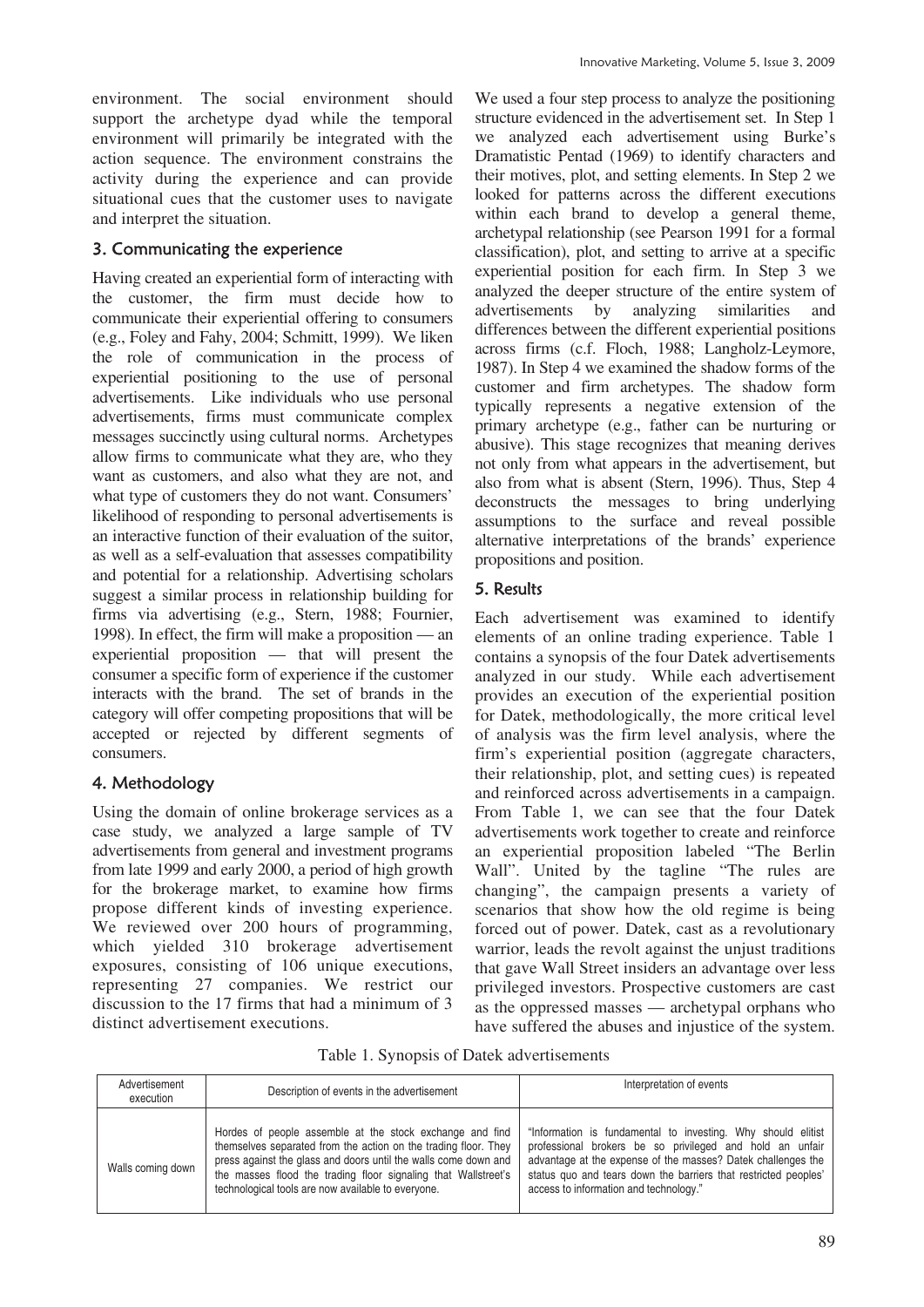| Advertisement<br>execution | Description of events in the advertisement                                                                                                                                                                                                                                                                                                                                                  | Interpretation of events                                                                                                                                                                                                                                 |  |
|----------------------------|---------------------------------------------------------------------------------------------------------------------------------------------------------------------------------------------------------------------------------------------------------------------------------------------------------------------------------------------------------------------------------------------|----------------------------------------------------------------------------------------------------------------------------------------------------------------------------------------------------------------------------------------------------------|--|
| Doctor tells broker        | Checking his patient's blood pressure, the elder doctor asks the<br>young man (a broker) if he is stressed about the rising popularity<br>of online investing. The patient retorts that it is not the same; he's<br>a Wall Street professional. The doctor states he has access to<br>continuous information, just like at the exchange. The broker<br>gazes ahead, perplexed, mouth agape. | "Can't wait to tell that young, cocky, know-it-all broker that you no<br>longer have a use for his services? Datek makes full-service<br>brokers obsolete with their information technology."                                                            |  |
| Heard about<br>George?     | Playing racquetball, two Wall Street brokers have a conversation<br>about George, a software guy who was able to buy a stock<br>(presumably a hot IPO). Faced with the fact that they no longer<br>hold a monopoly on trading, one of the brokers mutters, "I hate<br>that guy."                                                                                                            | "The tables have turned. After being taken advantage of by<br>brokers for years and years, investors can now place their own<br>trades and have equal access to IPOs. The Wall Street empire is<br>crumbling and brokers are anxious. Revenge is sweet." |  |
| Why me?                    | Sitting at a table in a cocktail lounge, a young broker (who has<br>only been working a year) laments how Internet trading has<br>messed up his career plans. He asks: "What's going to happen to<br>guys like me?" to which another man replies "Thought about<br>getting your own website?"                                                                                               | "It is the end of an era. Investors are switching to online<br>brokerages to place their trades. No longer able to profit from<br>customers' commissions, brokers are faced with the daunting<br>prospect of having to earn their money. Sweet irony."   |  |

#### Table 1 (cont.). Synopsis of Datek advertisements

Datek comes to their rescue and rallies the underdogs against a common enemy (full-service brokers) by exposing the hidden truths of Wall Street. Metaphorically, the firm pulls back the Iron Curtain to reveal freedoms that were impossible under the old rules (a.k.a. Communism). Now it is time for the masses to enlist and arm themselves with Datek's technology to defend themselves against further abuses. Table 2 lists each firm's experience proposition and identifies the dominant customer and firm archetypes and roles that constitute the relationship.

|  | Table 2. Experiential propositions: online trading and investing |  |  |
|--|------------------------------------------------------------------|--|--|
|  |                                                                  |  |  |

| Experience proposition<br>Firm<br>Firm/Customer archetypes<br>"Slogan"<br>(Literary types) |                                                                             | Firm characterization                                                                                                                                                       | Customer characterization                                                                                                                                   |
|--------------------------------------------------------------------------------------------|-----------------------------------------------------------------------------|-----------------------------------------------------------------------------------------------------------------------------------------------------------------------------|-------------------------------------------------------------------------------------------------------------------------------------------------------------|
| <b>FRITRADE</b><br>"Believe in yourself"                                                   | The American Dream<br>Buddy / Buddy<br>(Magician / Lover)                   | I iberator<br>celebrates<br>the<br>democratization of trading by offering<br>(regardless of<br>all people<br>age,<br>ethnicity)<br>the<br>opportunity<br>to<br>participate. | Underdogs celebrate freedom with<br>passion; eager to prove worthiness and<br>strive to "be the master of your<br>destiny".                                 |
| <b>DATEK</b><br>"The rules are changing"                                                   | The Berlin Wall<br>Revolutionary/Oppressed<br>(Warrior / Orphan)            | Freedom fighter levels the playing<br>field by providing the masses with<br>the same technological advantages<br>enjoyed by the elite.                                      | Tired of being exploited and excluded,<br>masses of investors are poised to seize<br>control of their finances by joining the<br>do-it-yourself revolution. |
| E*TRADE<br>"It's time for E*Trade, the #1 place<br>to invest online"                       | Revenge of the Nerds<br>Muse / Underdog<br>(Magician / Orphan)              | Sympathetic<br>supporter<br>urges<br>mistreated investors to stand up to<br>bully brokers, to take control and let<br>their intellect prevail.                              | They're been laughed at, picked on,<br>and put down by brokers. The time has<br>come for them to use intellect and<br>ambition to get even.                 |
| <b>MY TRACK</b><br>"I trade my way with<br>My Track"                                       | <b>Fantasy Sports Camp</b><br>Genie / Contender<br>(Magician / Fool)        | Responsive firm grants<br>aspiring<br>investors' wish to gain access to<br>advanced trading equipment used by<br>pros.                                                      | Wannabe<br>investors<br>seek<br>the<br>opportunity to trade like the pros using<br>the same equipment used in the big<br>leagues.                           |
| <b>SURETRADE</b><br>"The smart tool for smart<br>investors"                                | The Expedition<br>Outfitter / Prospector(Sage / Seeker)                     | Merchant<br>peddles<br>essential<br>technological tools at bargain prices<br>individuals'<br>financial<br>to support<br>quests.                                             | Self-confident visionaries persevere to<br>blaze a trail to financial success by<br>thinking and acting independently.                                      |
| <b>POWFRSTRFFT</b><br>(by Fidelity)<br>"Online trading gets personal"                      | Her Majesty's Secret Service<br>Q / 007 (or other agent)<br>(Sage / Seeker) | Gadgetry<br>invents<br>expert<br>Palm-based<br>customizable<br>trading<br>that<br>lets investors<br>tool<br>trade<br>anywhere, anytime.                                     | Experienced<br>investor<br>looks<br>for a<br>personalized technological gizmo to<br>gain the upper hand.                                                    |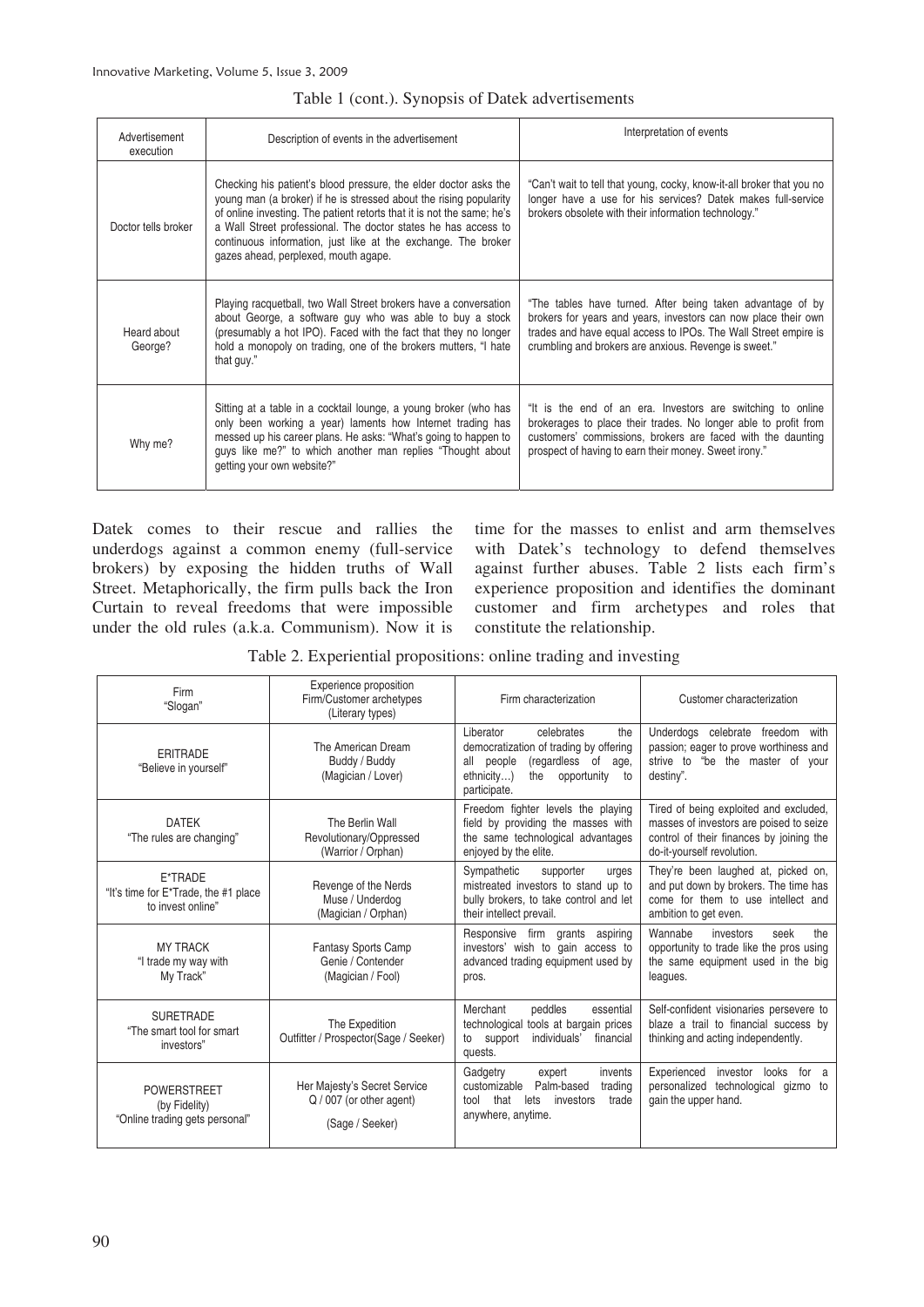| Firm<br>"Slogan"                                                                                       | Experience proposition<br>Firm/Customer archetypes<br>(Literary types) | Firm characterization                                                                                                                               | Customer characterization                                                                                                                            |
|--------------------------------------------------------------------------------------------------------|------------------------------------------------------------------------|-----------------------------------------------------------------------------------------------------------------------------------------------------|------------------------------------------------------------------------------------------------------------------------------------------------------|
| TD WATERHOUSE<br>"XPRS YRSLF" [express yourself]                                                       | <b>Butler</b><br>Servant / Master<br>(Caregiver / Ruler)               | Experienced, devoted staff efficiently<br>assigned<br>executes<br>duties<br>(transactions) unsupervised.                                            | focused investor wants to<br>Busy,<br>complete tasks without any hassles to<br>meet ambitious personal goals.                                        |
| <b>DLJ DIRECT</b><br>"Putting our reputation online"                                                   | Partnership<br>Consultant / Client<br>(Sage / Sage)                    | Skilled team of experts has a<br>reputation for gathering up to date<br>(and often exclusive) information<br>from many sources for clients.         | Conservative information-seekers know<br>what they want (and know what they're<br>talking about).                                                    |
| MY DISCOUNT BROKER<br>"Your investments. Your way                                                      | The Mission<br>God / Missionary<br>(Creator / Lover)                   | Venerated, enigmatic firm delights<br>users, answers their prayers in times<br>of need via 24/7 1-800 line.                                         | Enthusiastic users praise firm and<br>spread the good news to others.                                                                                |
| <b>WEB STREET</b><br>"Invest with ambition"                                                            | My Big Brother<br>Big brother/Little brother<br>(Caregiver / Innocent) | Caring family member offers words<br>of encouragement, always on the<br>lookout for risks, comes to the<br>rescue.                                  | Neophyte investor strives to navigate a<br>path to financial success in perilous<br>market environment.                                              |
| NATIONAL DISCOUNT BROKER<br>(NDB)<br>"We take you under our wing"                                      | <b>Boarding School</b><br>Instructor / Pupil<br>(Caregiver / Orphan)   | Self-assured educator teaches the<br>unskilled<br>how<br>to<br>manage<br>investments, touting credentials by<br>showing awards.                     | Inexperienced<br>and<br>uninformed<br>investors rely on NDB University to<br>develop their investment skills.                                        |
| <b>CHARLES SCHWAB</b><br>"Creating a world of smarter<br>investors"                                    | <b>MBA</b><br>Teacher / Student<br>(Caregiver / Seeker)                | Trustworthy educator helps investors<br>develop their decision-making skills.                                                                       | Eager students seek to improve their<br>investment skills to shape their financial<br>futures.                                                       |
| <b>MORGAN STANLEY DEAN</b><br>WITTER (MSDW)<br>"Success. One investor at a time"<br>"Know your source" | The Sorcerer's Apprentice<br>Mentor / Novice<br>(Magician / Innocent)  | Respectful mentor provides personal<br>attention to nurture and protect<br>individuals (who don't yet fully<br>appreciate the perils of investing). | Aspiring investors recognize the limits<br>of their knowledge; seek the help of a<br>financial expert for tutoring and money<br>management wizardry. |
| <b>FIDELITY</b><br>"We help you invest responsibly"                                                    | Father-Son Talk<br>Emperor / Subject<br>(Ruler / Innocent)             | father guards family's<br>Devoted<br>interests and dispenses advice to<br>temper novices' exuberance.                                               | Somewhat naïve in matters of<br>investing, novice hands over decision-<br>making power to seasoned veteran.                                          |
| <b>MERRILL LYNCH</b><br>"Any way you want it"                                                          | Knights of the Round Table<br>Team / Boss<br>(Caregiver / Ruler)       | Enthusiastic, devoted team works<br>around the clock to proactively<br>protect the client's interests.                                              | Sophisticated<br>investor<br>designates<br>responsibility to team and expects<br>while<br>offering<br>limited<br>results<br>supervision.             |
| <b>OLDE</b><br>"America's full service discount<br>broker"                                             | <b>Tailored Suit</b><br>Tailor / Professional<br>(Creator / Ruler)     | Skilled artisan offers personalized<br>advice to suit individuals' needs; cost<br>savings secures loyalty.                                          | Busy, capable professionals hand over<br>portfolio management to expert; can<br>stay focused on life.                                                |
| PAINE WEBBER<br>"Thank you<br>Paine Webber"                                                            | Disciple of Zen<br>Zen master / Disciple<br>(Magician / Fool)          | Trusted advisor emanates peace and<br>caring, transforms client's financial<br>reality and exorcises worries.                                       | Grateful believer moves out of striving<br>to being; no longer anxious about<br>finances, able to enjoy life to the fullest.                         |

#### Table 2 (cont.). Experiential propositions: online trading and investing

Having established the consistency of advertisements within campaigns, our attention turned to investigating the patterns of experience portrayed across campaigns. In certain cases it seems like firms are proposing the same basic type of investing experience. In other cases, the firms' experience propositions are so distinct that one wonders whether these firms are really competitors, even though they are part of the same industry. Such differences derive in part from the degree of responsibility assumed by the consumer in managing their investments. Indeed, firms can be organized along a continuum from fully self-directed to fully delegated, according to the roles presented in their experience propositions.

Similarly, firms differ in terms of the level of service they provide to consumers in the online trading experience. Some firms portray themselves as facilitators that simply ease consumers' entry into the arena of online trading by offering a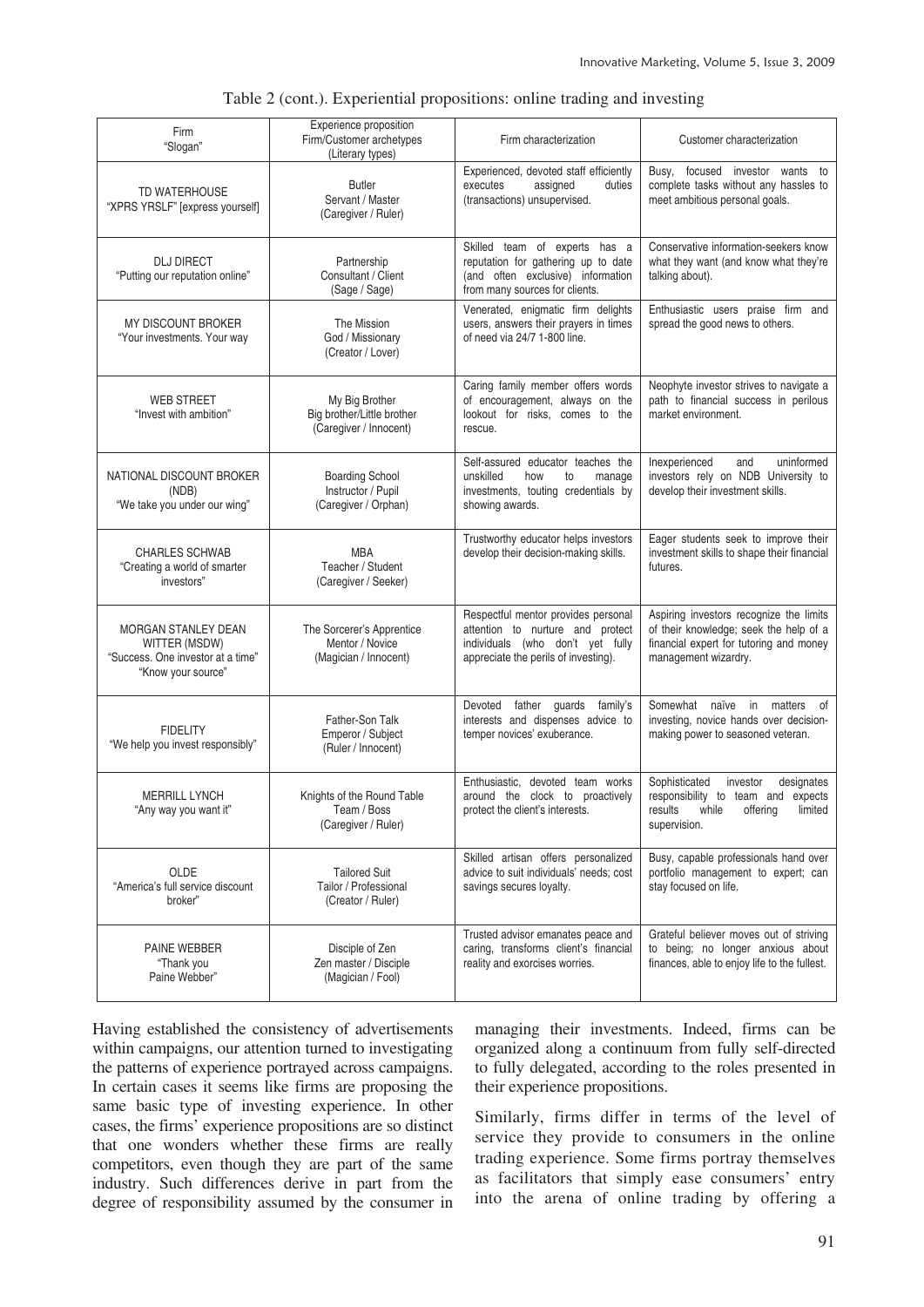platform for placing trades. In contrast, other firms offer a broad assortment of premium services such as research reports, analytical tools, instruction, and consulting or fund management. Thus, firms' experience propositions can be sorted according to two dimensions: (1) the type of interaction the consumer has with the firm (technology-based / independent versus human advisor-based / dependent), and (2) the level of service provided by the firm (basic versus premium).

Together, these dimensions create a system of possibilities within which we can compare firms' experience positions. The Figure 1 contains an experiential positioning map that illustrates some key similarities and differences between firms' experience propositions. Based on the analyses, the Figure presents a snapshot of the relationship between firms' experience propositions for the time period investigated. We propose that the 17 experience propositions can be reduced to five basic types of experience: participation, safeguard, education, control, and delegation.

The different positions represent clusters of firms that offer similar experiences for customers. Firms offering customers an experience labeled "Participation" present customers with an opportunity to invest in the market using online technology with a basic service offering. Firms offering to "Safeguard" customers form the market also provide a basic service, but with a human advisor rather than technology interface. Another cluster of firms offers customers an "Education", though how this is accomplished varied among firms with some firms offering basic information while others provided more sophisticated services including access to financial advisors and research. Firms offering "Control" provided a variety of technology-based tools for investors to choose from with limited firm interaction or guidance. On the other hand, firms offering the "Delegation" experience presented customers with an option to have the firm handle the customer's investments. It is worth noting that the "Delegation" cluster contains most of the traditional brokerage firms and is in essence simply offering new customers access to the traditional investing model using a human broker.



**Type of Interaction with Firm Type of interaction with firm** 

**Fig. 1. Experiential positioning for the online investing market**

Table 3 summarizes the essence of these positions, highlighting the key differences between the clusters in terms of the firm-customer relationship and the associated roles in the service provision. For instance, firms in the "Participation" cluster (Ameritrade, Datek, E\*Trade, and My Track) offer prospective customers an opportunity to partake in the online trading revolution. In contrast, firms in the "Control" segment (DLJdirect, My Trade, Powerstreet, Suretrade, TD Waterhouse) suggested customers to be experienced,

self-directed investors. Hence, firms in this cluster offer sophisticated research and analytical tools to support individuals' decision-making styles.

Although most advertisements are centered on communicating what type of firm they are and what type of customer they are seeking, some advertisements use parody, hyperbole, and puns to reveal competitors' shadow sides or to demonstrate what they were not. Online brokers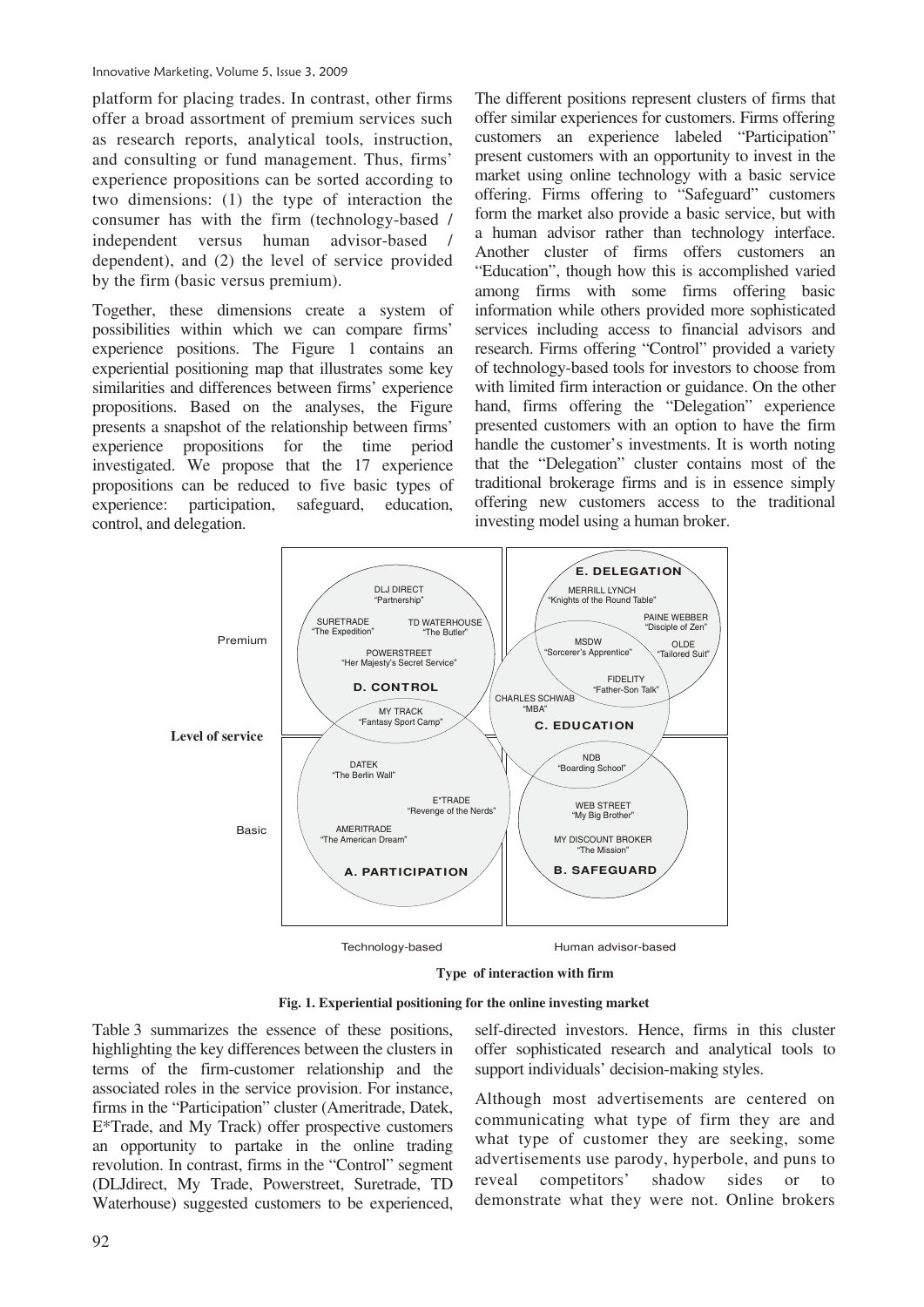employ this strategy routinely to undermine the merit of employing a full service broker, while more traditional brokerages countered to destroy do-it-yourselfers' illusions of competency and control, highlighting the negative side inherent in competitors' positioning. For example, Morgan Stanley Dean Witter's (MSDW) experiential proposition, labeled "Sorcerer's Apprentice", features an assortment of advertisements that offer a grim warning to investors who believe they can work financial magic on their own. Like the Sorcerer's Apprentice, investors must be aware of their limits and should not attempt to exceed them.

| Experiential<br>theme | Key customer needs                                  | Customer's cole                                                                                                                                                                                                     | Firm's role                                                                                                                                                                                                                |
|-----------------------|-----------------------------------------------------|---------------------------------------------------------------------------------------------------------------------------------------------------------------------------------------------------------------------|----------------------------------------------------------------------------------------------------------------------------------------------------------------------------------------------------------------------------|
| A. Participation      | Empathy<br>To be rescued<br>To become involved      | Neglected investors band together with firm to<br>avenge past injustices committed by full-service<br>brokerages; suffer no longer by becoming self-<br>directed investors.                                         | Make low cost self-service technology<br>available to consumers who have been<br>ignored, or disrespected<br>abused,<br>by<br>competitors. Feel (and remove) their pain.                                                   |
| <b>B.</b> Safeguard   | To trust<br>Security<br>Social acceptance           | Neophyte investors depend on the assistance of<br>others. Trusts that the firm will take care of them as<br>they develop investment skills and looks to the future<br>with great optimism.                          | Offer a helping hand to novice investors who<br>are not fully aware of the perils of investing<br>online. Earn customer loyalty by resolving<br>technical troubles and answering their<br>problems when they call.         |
| C. Education          | Exploring<br>Self improvement<br>Learning           | Ambitious student on a quest to become a complete<br>investor seeks to expand knowledge and skill set by<br>learning lessons from a wise expert.                                                                    | Instruct, coach and mentor student investors<br>according to their ability and motivation.                                                                                                                                 |
| D. Control            | Freedom<br>Independence<br>Understanding            | Self-directed investor assumes full responsibility,<br>seeks objective information and tech tools to support<br>decision-making.                                                                                    | Lavish scientific research and technological<br>resources upon sophisticated self-directed<br>investors.                                                                                                                   |
| E. Delegation         | Peace of mind<br>Maintain order<br>Pleasurable life | Realist has no desire to manage investments alone.<br>Appoints responsibility to another and trusts that they<br>will do a good job. Limits involvement to validating<br>key decisions; gets on with enjoying life. | Attend<br>customer<br>with<br>to<br>requests<br>compassion<br>and respect. Create<br>and<br>maintain a<br>prosperous<br>and<br>peaceful<br>kingdom for the client; offer guidance and<br>advice when considered necessary. |

### Table 3. Experiential positions in the online brokerage industry

# 6. Future research directions

Our results offer important possibilities for future research. First, our results suggest the need for firms to carefully consider the long-term consequences of their initial experiential proposition. Given the relational nature of the dyad, a key issue is how the relationship between the customer and firm evolves over time (see Deighton and Grayson, 1995; Fournier, 1998). Relationships vary in intensity, level of commitment, duration, and outcomes for both the firm and customer. From our results, some of the propositions appear more stable than others. For example, once Datek helps its customers "free themselves", then what? Once liberated do they need the change catalyst anymore? How does this influence the long-term prospects for Datek? More study is needed to gain a more thorough understanding of the trajectory for the archetypal dyad relationships.

Second, though we reported a sample of findings related to the shadow form for the different archetypes, a more thorough study is needed to understand how a target market reacts. Different people may find different meaning in advertisements (McQuarrie and Mick, 1999; Scott, 1994). As Lee and Shavitt (2009) point out, general experiences are used to understand brand interactions, but brand perceptions can be quite stable across time and application. This raises key questions. How stable are archetypes across segments and time? Are certain archetypes more open to shadow form interpretations? The concept of experiential positioning provides a theoretically based framework to examine these strategic issues.

Finally, though applied in the current case study to the online brokerage industry, our framework for experiential positioning should be applicable to other market contexts. However, note that the online brokerage industry represents a service, and services by their very nature are more experiential than durable goods. Hence, another potentially fruitful option for future research would be to investigate the applicability of our framework in other contexts. Could manufacturers such as Proctor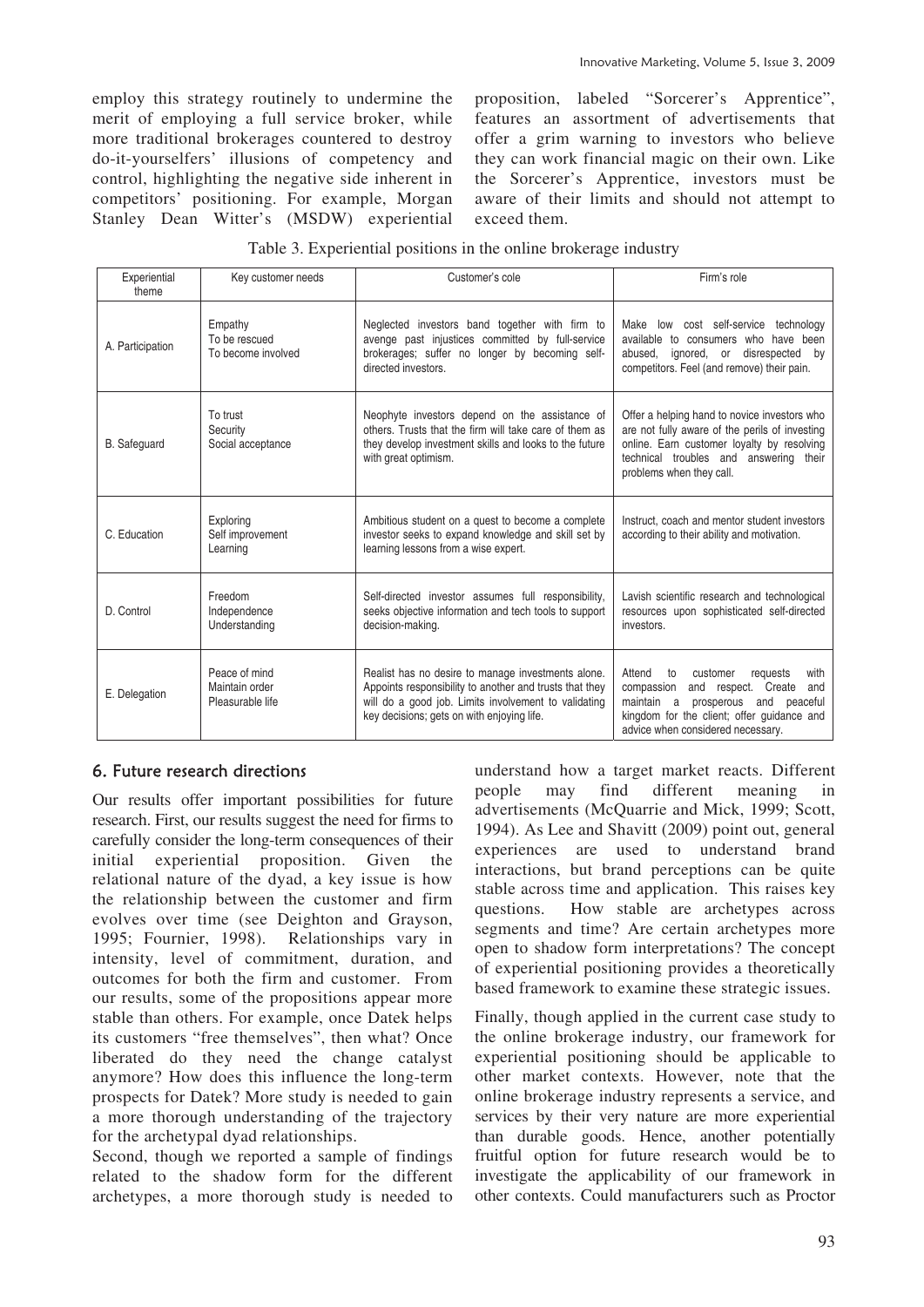and Gamble benefit from considering the "experience" of using their brands and hence, develop experiential positions using common archetypes? Would the choice of archetypes be similar or systematically different for goods when compared to services? Taken together, these questions offer several important possibilities for future research.

#### Conclusion

The analysis revealed several key findings. First, from a managerial perspective, our framework allowed us to identify differences across firms in archetype dyads and the corresponding roles played by customer and firm in the relationship. For example, though Merrill Lynch and Fidelity represented full-service input, they represent different roles during the investing experience. Merrill Lynch operates as a team that requires little supervision, working to support the customer. Much of their work occurs behind the scenes. In contrast, Fidelity "protects" its customers by pointing them in the right direction to keep them from being irresponsible with their money. Notice Fidelity inverts the ruler role presented by Merrill Lynch. Hence, role differences were an important part of the experiential positioning strategy of each firm, and the customer roles represent different target markets. Our framework is managerially relevant and could be applied by firms in other market contexts to make strategy decisions.

Second, our case study demonstrated the robustness of the experiential positioning framework. Based on narrative psychology and literary theory, we used the basic building blocks of archetypes, theme, characters, plot, and setting to expose positioning similarities and differences between firms and also clusters of firms within the market. As a result, our approach suggests that firms can use direct firm to form competitive tactics when developing a positioning strategy, but also suggests firms could develop competitive strategies indirectly by drawing comparisons to clusters of firms. For example, a firm could try to compete directly with another firm by highlighting the customer's ability to speak directly with a human advisor compared to another firm's lack of human support options, or use a more indirect approach by comparing the human advisor access to firms that only provide technology in a do-it-yourself format. This multi-level approach offers a richer view of the market structure than typical firm level analyses, offering a more comprehensive approach to positioning for practitioners and scholars.

Finally, in this case study we proposed and demonstrated a methodological approach that complemented our experiential positioning framework. Beginning with an analysis of each advertisement's story foundation, we aggregated the character types, plot, and setting cues using Burke's Dramatistic Pentad to represent the brand level experiential proposition. We then aggregated firms by examining similarities and differences across experiential propositions to describe clusters of firms with similar proposition to express the underlying positioning structure of the market. This approach provides a template for other scholars and practitioners to follow when conducting similar studies of positioning.

#### References

- 1. Alden, D., J.B. Steenkamp, R. Batra, Brand Positioning Through Advertising in Asia, North America, and Europe: The Role of Global Consumer Culture // Journal of Marketing, 1999. No. 63. – pp. 75-87.
- 2. Arnould, E., L. Price. River Magic: Extraordinary Experience and the Extended Service Encounter // Journal of Consumer Research, 1993. – No. 20. – pp. 24-45.
- 3. Bitner, M.J. Servicescapes: The Impact of Physical Surroundings on Customers and Employees // Journal of Marketing, 1992. – No. 56 (April). – pp. 57-71.
- 4. Bruner, E. Experience and Its Expressions // in The Anthropology of Experience, eds. V. Turner and E. Bruner, Urbana, IL: University of Illinois Press, 1986. - pp. 3-32.
- 5. Bruner, J. Actual Minds, Possible Worlds, Cambridge, MA: Harvard University Press, 1986.
- 6. Bruner, J. Acts of Meaning, Cambridge, MA: Harvard University Press, 1990.
- 7. Burke, K. A Grammar of Motives, Berkeley, CA: University of California Press, 1969.
- 8. Carroll, J.D., P. Green. Psychometric Methods in Marketing Research: Part II, Multidimensional Scaling // Journal of Marketing Research, 1997. – No. 34. – pp. 193-204.
- 9. Celsi, R., R. Rose, T. Leigh. An Exploration of High-Risk Leisure Consumption through Skydiving // Journal of Consumer Research, 1993. – No. 20. – pp. 1-23.
- 10. Deighton, J., K. Grayson. Marketing and Seduction: Building Exchange Relationships by Managing Social Consensus // Journal of Consumer Research, 1995. – No. 21. – pp. 660-676.
- 11. Floch, J.M. The Contribution of Structural Semiotics to the Design of a Hypermarket // International Journal of Research in Marketing, 1988. – No. 4. – pp. 233-252.
- 12. Foley, A., J. Fahy. Incongruity between Expression and Experience: The Role of Imagery in Supporting the Positioning of a Tourism Brand // Journal of Brand Management, 2004. – No. 11. – pp. 209-217.
- 13. Fournier, S. Consumers and Their Brands: Developing Relationship Theory in Consumer Research // Journal of Consumer Research, 1998. – No. 24. – pp. 343-372.